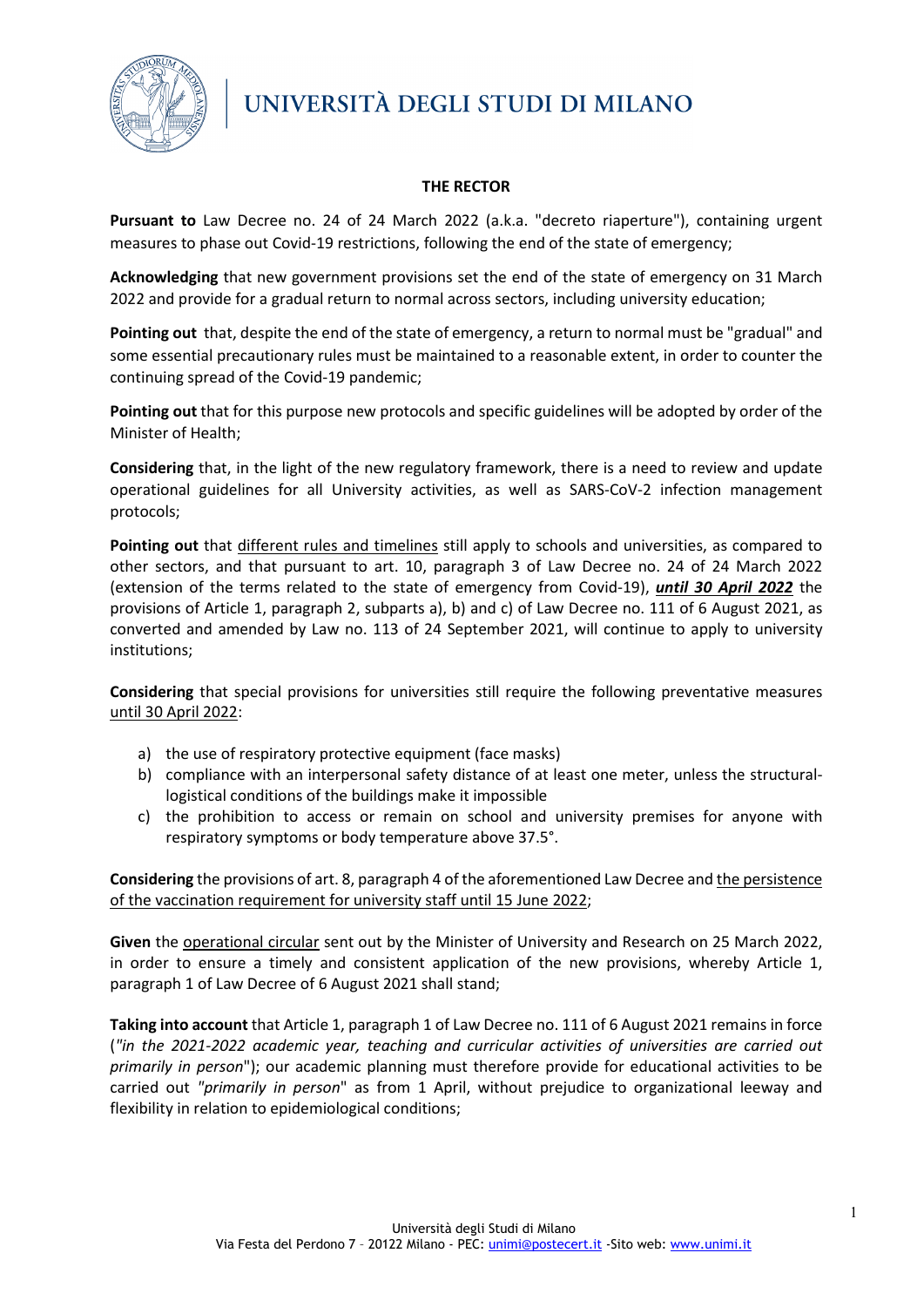

## **HEREBY DECREES AS FOLLOWS:**

### **Art. 1 – Vaccination Requirement**

For all university staff, regardless of age, the vaccination requirement is extended **until 15 June 2022**.

Only for university staff working in public and/or private hospitals (whether affiliated or non-affiliated), the vaccination requirement shall stand until **31 December 2022.**

From 1 April to 15 June 2022, non-compliance with the vaccination requirement shall be sanctioned only by the Ministry of Health (through the Revenue Agency), since the provisions of Article 4-ter of Law Decree no. 44/2021, which required employers to suspend non-compliant staff from work, with no salary, are no longer in force.

### **Art. 2 - Access to the Workplace – Green Pass**

From **1 April to 30 April 2022** all university staff, including over 50s, will be required to hold any Covid-19 certificate (i.e. following vaccination, healing or testing, a.k.a. "green pass base") for purposes of access to the workplace.

The requirement to hold a so-called "super green pass" has been lifted.

On the other hand, the requirements to use individual respiratory protective equipment (face masks) and to keep an interpersonal distance of at least 1 meter, as well as the prohibition of accessing the workplace with a body temperature above 37.5 remain unchanged until 30 April.

It is always recommended to use FFP2 masks.

Starting from **1 May 2022**, staff may access the workplace **with no green pass**, without prejudice to the vaccination requirement referred to in art. 1.

**Art. 3 – Activities of Technical, Administrative and Library Staff Working Remotely**

For the activities of technical, administrative and library staff working remotely, the specific measures already issued by General Management shall stand, in compliance with current laws and the [Memorandum of understanding on working time, smart and remote working for technical](https://work.unimi.it/filepub/welfare/PROTOCOLLO%20DI%20INTESA_firmato%20digitalmente_20%2001%202021.pdf)  [administrative and library staff,](https://work.unimi.it/filepub/welfare/PROTOCOLLO%20DI%20INTESA_firmato%20digitalmente_20%2001%202021.pdf) signed by the public administration and trade unions on 23 December 2020.

Please note that only those who have regularly signed an individual remote working plan (PILA) may work from home up to 7 days per month (**not on a cumulative basis**), subject to their manager's approval. All information for drafting a PILA can be found at: [https://work.unimi.it/rlavoro/125375.htm.](https://work.unimi.it/rlavoro/125375.htm)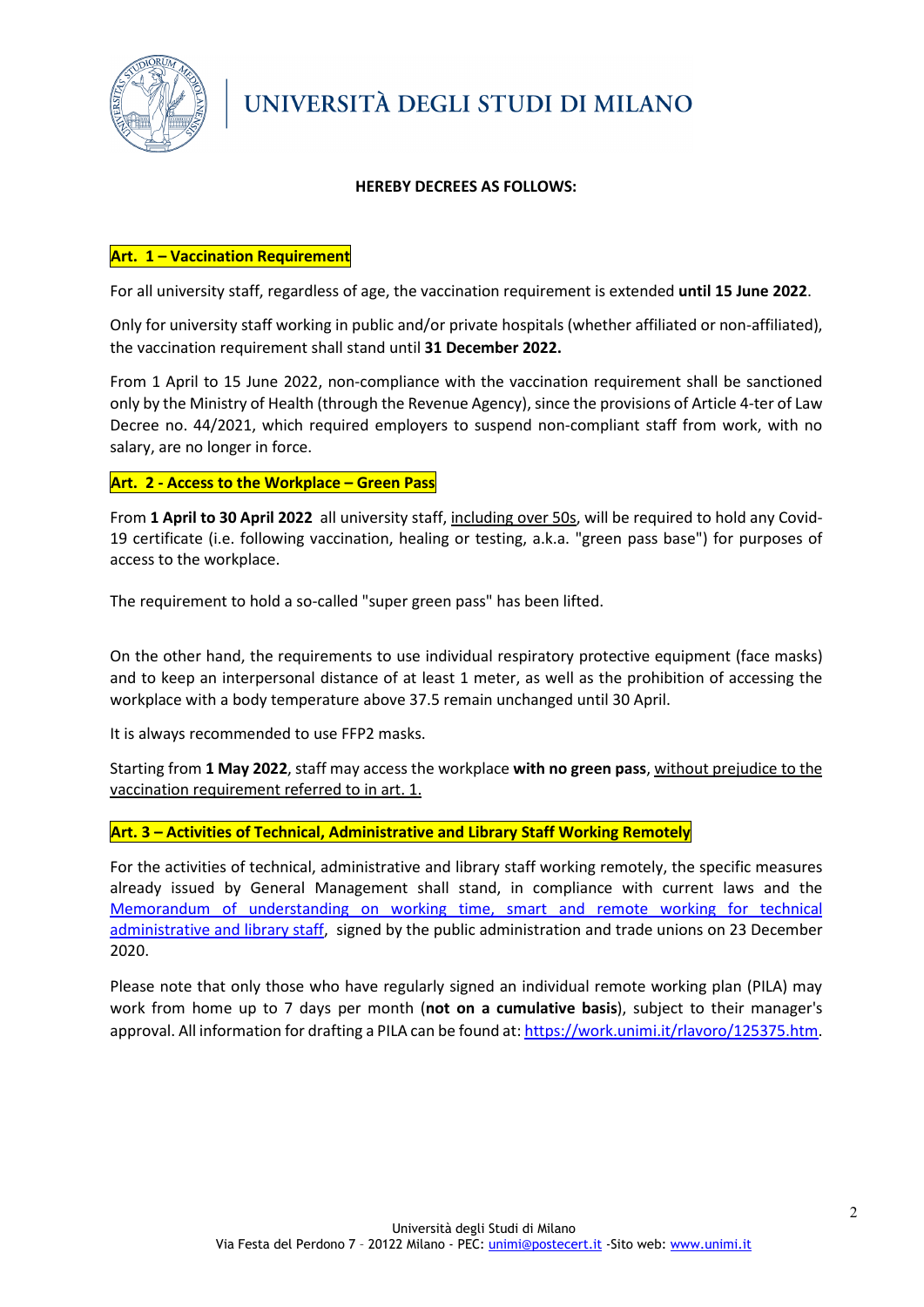

## **Art. 4 – Workers with Underlying Health Concerns**

Law Decree no. 24 of 24 March 2022, as published in the Official Gazette, does not provide for any extension of the provisions in favour of workers with underlying health concerns, who, as of 1 April 2022, may work remotely pursuant to art. 3.

It should be noted that new provisions on health surveillance have been introduced that allow the occupational physician to take action to help those workers who are most exposed to the risk of contagion.

**Art. 5 - Access of Students and Other Users to University Facilities**

From **1 April to 30 April 2022,** students and users of university services will be able to access facilities, classrooms, study rooms, libraries and other indoor spaces only if they hold a "green pass base" (i.e. following vaccination, healing or testing). They will also have to wear respiratory protective equipment (surgical masks as a minimum).

In open spaces these requirements are lifted.

**Starting from 1 May 2022** the "green pass base" will no longer be required to access University offices, as for all other public offices.

Medical students and residents, as well as health professionals in training, will be required to be vaccinated and hold a "super green pass" **until 31 December 2022.**

#### **Art. 6 – Isolation of Covid-19 Positive Cases and Self-surveillance Following Close Contacts**

An upcoming circular from the Ministry of Health will contain detailed measures on the isolation of people who have tested positive for Covid-19 and self-surveillance following close contacts.

Starting from 1 April 2022, it is forbidden to leave home (or residence) for people put in **isolation** by the health authority as they tested positive for Covid-19, until recovery is confirmed. As of the same date, those who have had close contact with confirmed Covid-19 positive cases will be under **selfsurveillance**, i.e. they will be required to wear FFP2 masks, indoors or in gatherings, up to ten days after the date of the last close contact and to take a rapid or molecular antigen test at the onset of symptoms and, if still symptomatic, on the fifth day following the date of the last contact.

With the new regulatory provisions and the end of the emergency period, so-called "**close contact quarantines**" are no longer required.

**Art. 7 - Lectures and Other Face-to-Face Teaching Activities**

Starting from 1 April 2022, classes and other lectures must be carried out **in person.** 

From 1 April to 30 April 2022, only students holding a "green pass base" may attend face-to-face lectures. Seat reservation is required. It should be remembered that for the time being **the Covid-19 certificate is issued also to unvaccinated individuals with a negative molecular (or rapid antigen) test result in the last 48 hours, or those who have recovered form Covid-19.**

**For detailed information:** <https://www.dgc.gov.it/web/>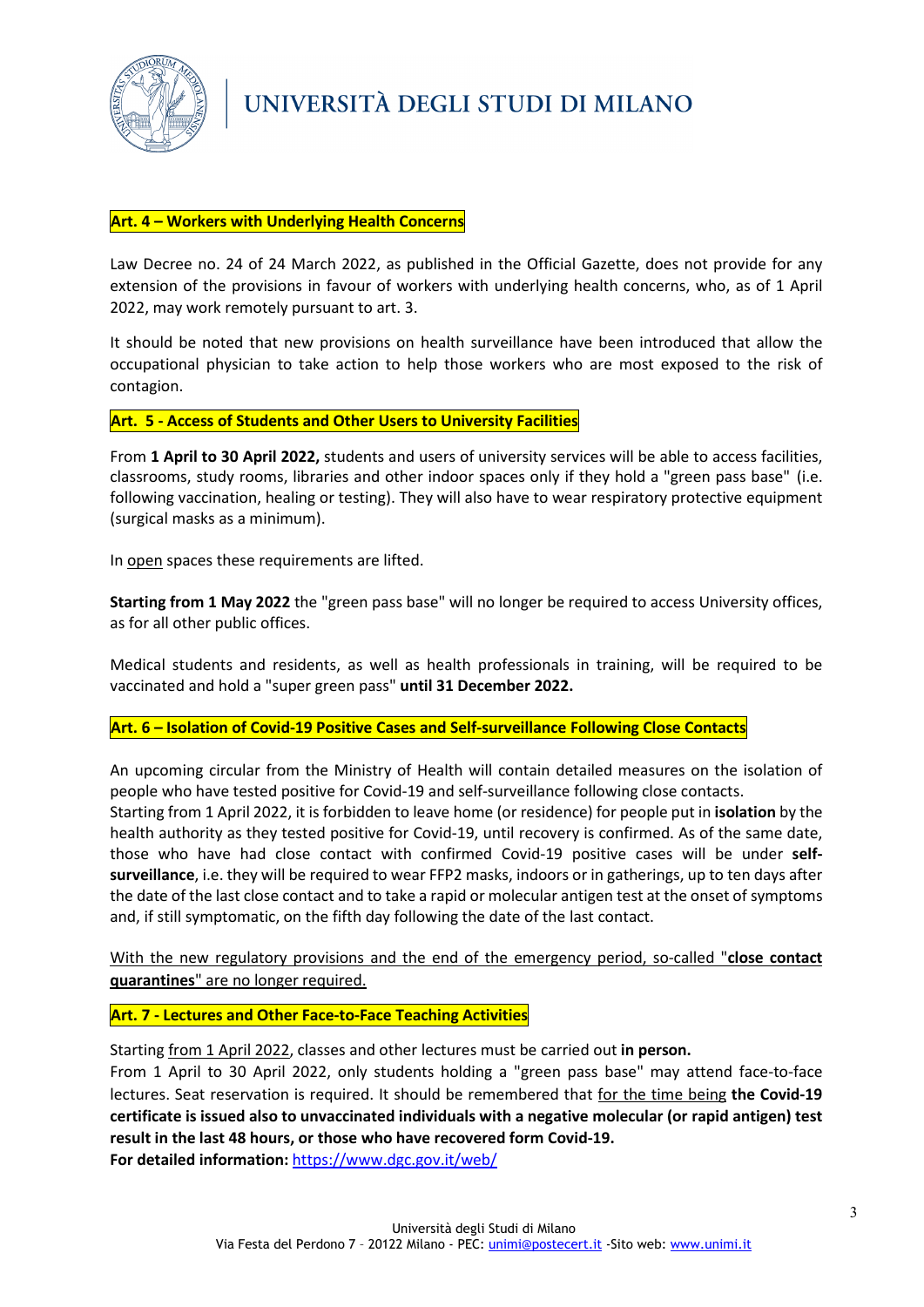

## **Starting from 1 May, access to classes will be unrestricted.**

Lectures will be held according to the applicable semester/quarter calendar, drawn up based on the number of in-person learning hours set out in W4, with class times starting at 8:30 a.m.

The classrooms may be occupied at full capacity. Until 30 April, the use of protective masks is mandatory in classrooms. The use of FFP2 masks is recommended.

Until 30 April, students will be required to reserve a seat in the classroom through the *LezioniUnimi* application or the Timetable Portal. **From 1 May access to classrooms will be unrestricted**.

#### **Until 31 July 2022, all classes will be live streamed.**

Streaming will encourage the participation of students with underlying health concerns or weakened immune systems, or without a green pass (until 30 April), as well as international students who are unable to be present in the classroom.

Classes need not be recorded; however, the individual Executive Committees and/or Academic Boards may decide to implement specific modes (e.g. time-limited access to video content, type of lectures) in order to handle issues arising from the specific nature of a given academic programme. The option for individual instructors to provide students with any kind of material intended to facilitate their learning, including class recordings via the Ariel platform, shall stand.

Should the in-class spaces be insufficient to permit in-class participation for the entire day, an option will be provided to attend lectures from a study room or library, for those students who have booked only certain hours of a given day of lectures. All locations shall have the option to charge computers and smartphones used to attend remote lectures.

**The University Administration will take a proactive stance on increasing educational assistance and support services, both in "smart" and traditional classrooms**.

Attendance, where required, will be checked according to the procedures set out by each academic board.

Given the major changes affecting higher education, and the efforts made to increase access to new digital opportunities, submission of projects to test out new learning modes (including student-centred learning, and the implementation of approaches first tried last year) will be encouraged, and support for these efforts provided. The ultimate goal is to integrate online learning with classroom learning, through the implementation of a variety of active and participatory strategies (teamwork, flipped strategies, case studies, small discussion sections with breakout rooms and large groups, problem-based scenarios) and technological tools (Moodle, Microsoft Teams, Zoom, videos, forums, etc.), which increase student engagement and optimise in-class activities.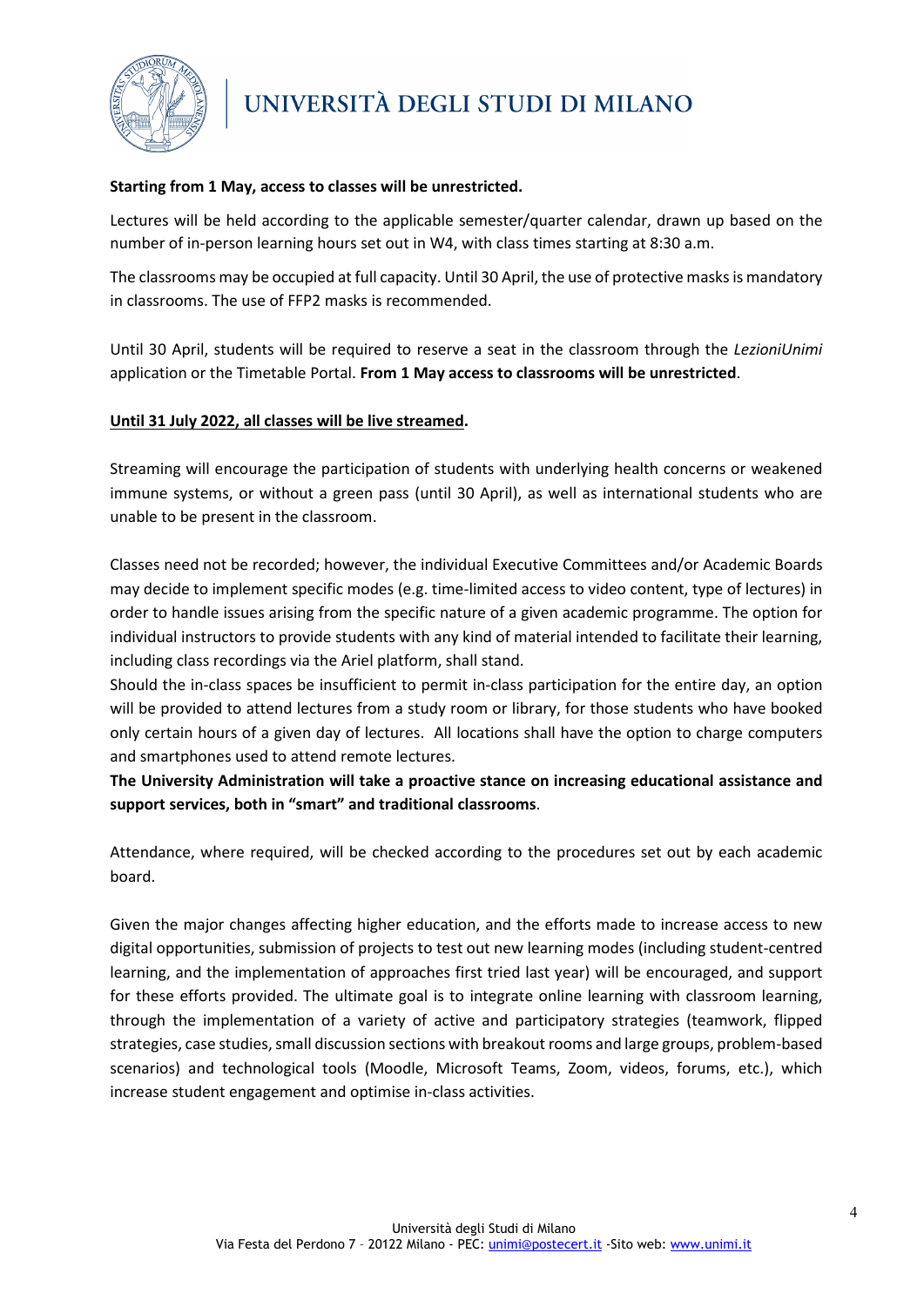

## **Art. 8 - Written Exams**

Written exams will take place **in person**.

### **Until 30 April, a "green pass base" will be required for in-person written exams.**

It should be remembered that for the time being **the Covid-19 certificate is issued also to unvaccinated individuals with a negative molecular (or rapid antigen) test result in the last 48 hours, or those who have recovered form Covid-19. For detailed information:** <https://www.dgc.gov.it/web/>

**Starting from 1 May, the green pass will no longer be required.**

## **Art. 9 - Oral Exams**

In line with the latest government measures, **from 1 April** oral exams shall **ordinarily** be held **in person**.

### **Art. 10 - Exams to Be Taken by Students on International Mobility Programmes**

In compliance with the resolutions passed by the Academic Senate on 16 June 2020 and 16 March 2021, international mobility students are authorized to take the exams at the University while attending the courses provided by the host institution. Exams at the University may be sat in person or remotely, as posted to [https://www.unimi.it/it/studiare/frequentare-un-corso-di-laurea/seguire-il-percorso-di](https://www.unimi.it/it/studiare/frequentare-un-corso-di-laurea/seguire-il-percorso-di-studi/esami/esami-distanza-faq-gli-studenti)[studi/esami/esami-distanza-faq-gli-studenti](https://www.unimi.it/it/studiare/frequentare-un-corso-di-laurea/seguire-il-percorso-di-studi/esami/esami-distanza-faq-gli-studenti) or the respective study programme page.

## **Art. 11 – Graduation Exams**

The final exam will take place as set out in the Study Programme ("Manifesto degli studi").

Final exams for Bachelor's degree, Master's degree, and single-cycle Master's degree programmes will all be held in person.

**Until 30 April, a "green pass base" will be required. This requirement will be lifted as of 1 May.**

For logistical reasons, it is imperative that graduation sessions be scheduled for Saturday mornings as well.

**Access will be unrestricted for purposes of the regular conduct of exams.**

#### **Art. 12 – Faculty Office Hours**

Each faculty member shall hold office hours either in person or remotely, in accordance with the previously established and posted office-hour schedule. **Until 30 April, a "green pass base" will be required for face-to-face meetings.**

#### **Art. 13 - Laboratory and Field Activities, PhD Programmes, On-Campus Internships**

Laboratory activities, including teaching and research, undergraduate and postgraduate thesis work, and on-campus internships, will be carried out in person, in compliance with safety and health provisions. To that end, laboratory facilities have been inspected by the Safety, Sustainability and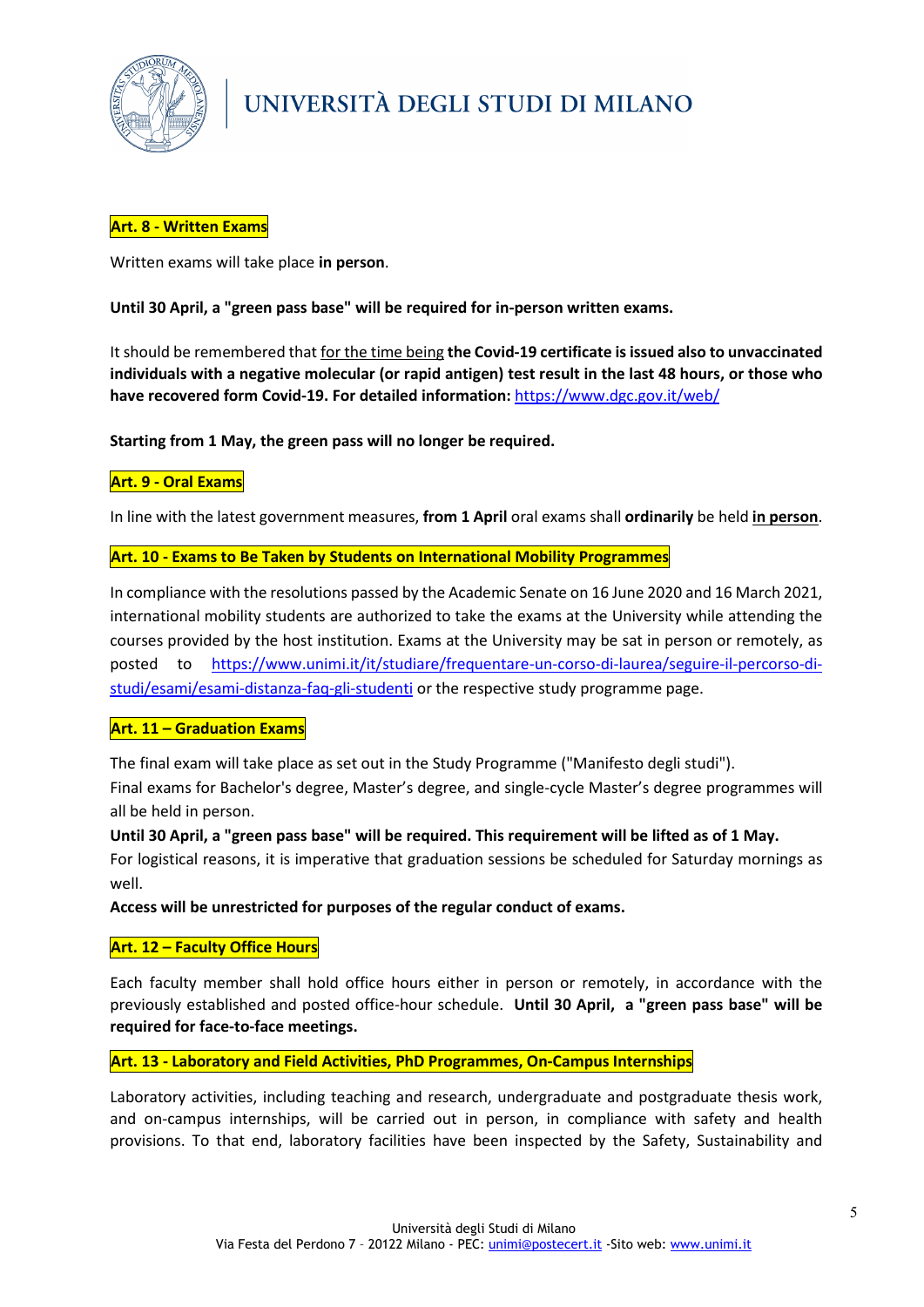

Environment Division, in order to update occupancy parameters in relation to the current situation of a gradual return to normal.

For the purposes of this decree, field activities shall be deemed equivalent to all laboratory activities.

## **For the performance of all the activities referred to in this article, a "green pass base" will be required until 30 April, after which no certificate will be required.**

## **Art. 14 – Masters and Advanced Courses**

Educational activities in any Master's or advanced course may be held in person or online as the specific educational goals require.

**For the performance of in-person activities, a "green pass base" will be required until 30 April, after which no certificate will be required.**

## **Art. 15 – Training Activities for Medical Doctors in Specialist Training and Trainees in the Health Professions**

Pursuant to the law, the training activities for medical doctors in specialist training will be carried out in person, according to current procedures.

The activities of trainees in the health professions will ordinarily take place in person, subject to a specific agreement with the training hospitals, and in compliance with safety standards required by law and by the current University Protocol.

**For all activities referred to in this article, vaccination and a "super green pass" will be required until 31 December 2022**.

## **Art. 16 – Off-Campus Student and Graduate Internships**

Off-campus internships will be carried out in compliance with current laws on safety and public health protection.

Information on starting and managing curricular (student) and extra-curricular (graduate) internships at external institutions and companies is available on the dedicated webpage, along with the documents required of host institutions and companies with reference to the guidelines of the Lombardy Region.

It should be noted that host institutions and companies are responsible for work safety and health protection, as set out in the specific annex to the training project, which must be duly signed and completed by host institutions and companies. The aforementioned guidelines of the Lombardy Region do not apply to compulsory internships for students enrolled in the programmes of the Departments connected to the Faculty of Medicine, at affiliated hospitals.

Internships undertaken abroad through the COSP are allowed in "remote working" mode. They may take place in person in strict compliance with Covid and work safety regulations in force in the destination countries, as well as with the protocols in place at the host institution/company. In the case of activities in person, interns will also be required to sign a specific release form.

## **For the performance of in-person activities, a "green pass base" will be required until 30 April, after which no certificate will be required.**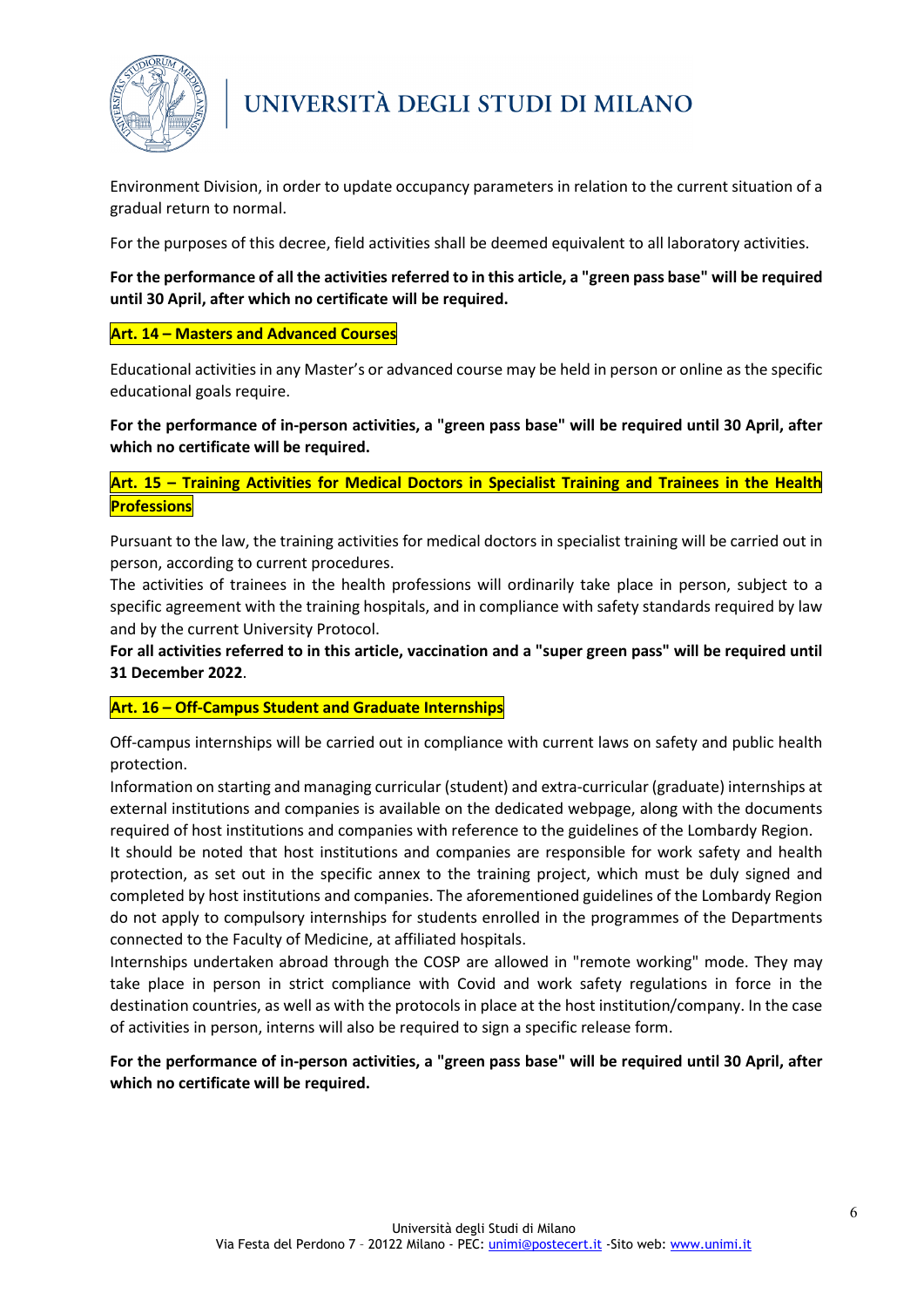

## **Art. 17 - International Mobility**

International incoming and outgoing faculty and student mobility, as well as technical, administrative, or library staff mobility, is allowed to the extent permitted by national law.

For detailed information, please visit the website of the Ministry of Foreign Affairs and International Cooperation at:<https://www.viaggiaresicuri.it/approfondimenti-insights/saluteinviaggio>

#### **Art. 18 – Library Services**

The use of library services and all the other University services is unrestricted, subject to the requirement, **until 30 April**, to hold a "green pass base" and to comply with safety and social-distancing rules.

In compliance with the latest regulatory provisions, until 30 April library users are required to wear protective masks (preferably FFP2) to access all services and attend consultation rooms.

Consultation rooms may be used at full capacity, as per current provisions, in compliance with safety requirements.

For details on how to use the services, please refer to the University Library Service portal[:](https://www.sba.unimi.it/) <https://www.sba.unimi.it/>

#### **Art. 19 – Study Room Attendance**

**Until 30 April**, access to study rooms will be allowed only to students holding a "green pass base" and wearing protective masks.

It is recommended to wear FFP2 type masks.

#### **From 1 May 2022, access to study rooms will be unrestricted**.

All study rooms will be manned by University staff, who will check compliance with the certificate requirement and the Safety Protocol, as well as managing sanitation procedures.

#### **Art. 20 - Student Work**

Student work is allowed, in compliance with the Safety Protocol approved by the University, provided that these activities do not replace staff work, as defined by law. **Until 30 April, a "green pass base" will be required for student work.**

The managers of services where the students work may authorize remote working, where the activities may be supervised and are deemed non-deferrable.

### **Art. 21 – Other Operational Provisions: Classroom Allocation, Schedule Changes, Sanitation Services**

Given the current logistical and scheduling challenges, classrooms will be allocated by the Academic Logistical Services Sector - Central Area and Città Studi (formerly "Caslod").

Therefore, the Degree Programmes will not be permitted to allocate classrooms independently.

Moreover, any change requests must be submitted by the designated Academic Office overseeing scheduling, rather than by individual instructors.

**Sanitation services will be provided in all classrooms, as often as now, until 31 March. After that date sanitation will take place according to ordinary protocols.**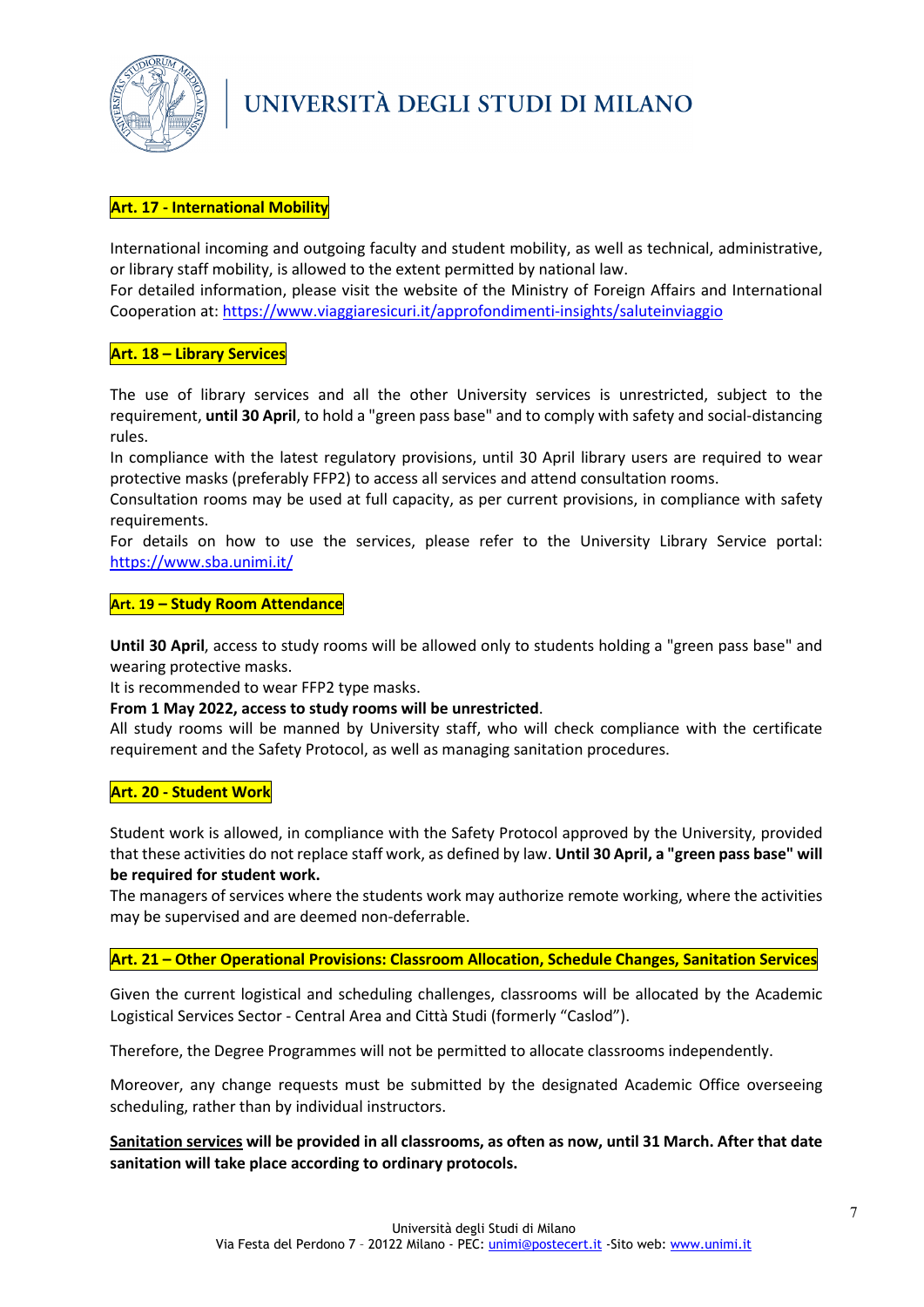

Until 30 April, masks, preferably FFP2 ones, shall be worn in all classrooms and all interior spaces on University grounds.

Any classroom which does not currently have a lecture-streaming option will have the proper supports installed to permit streaming.

## **Art. 22 - University Halls of Residence and Cafeterias**

Starting from 1 April 2022, no green pass will be required to access **residential services**, as for hotel services.

Hygiene and safety measures in halls of residence will therefore be adjusted to the new normal by means of a specific circular.

However, a "green pass base" will be required for accessing **cafeterias**, until 30 April. Thereafter, access will be unrestricted. For outdoor restaurant services, no certificate is required as of 1 April.

#### **Art. 23 - Conferences and Events**

Until 30 April, a "super green pass" will be required for participating in conferences, conventions and events.

#### **Thereafter, access will be unrestricted.**

#### **Art. 24 – Competitive State Exams and Training Courses**

Until 30 April, a "green pass base" will be required for participating in competitive State exams and training courses.

#### **Thereafter, access will be unrestricted.**

#### **Art. 25 – General Recommendations**

While acknowledging and transposing law provisions decreeing the end of the emergency period, we recommend that all staff, students and external users continue to adopt prudential and precautionary behaviour, since Covid-19 has not yet been eradicated.

The use of protective masks indoors and social distancing are therefore still recommended even beyond the mandatory deadline of 30 April 2022.

#### **Art. 26 – Validity**

All the provisions of this decree shall be immediately valid and effective as of 1 April 2022.

This is subject to any contrary provisions and/or any new national and/or regional legislative provisions, which may require different guidelines and/or deadlines.